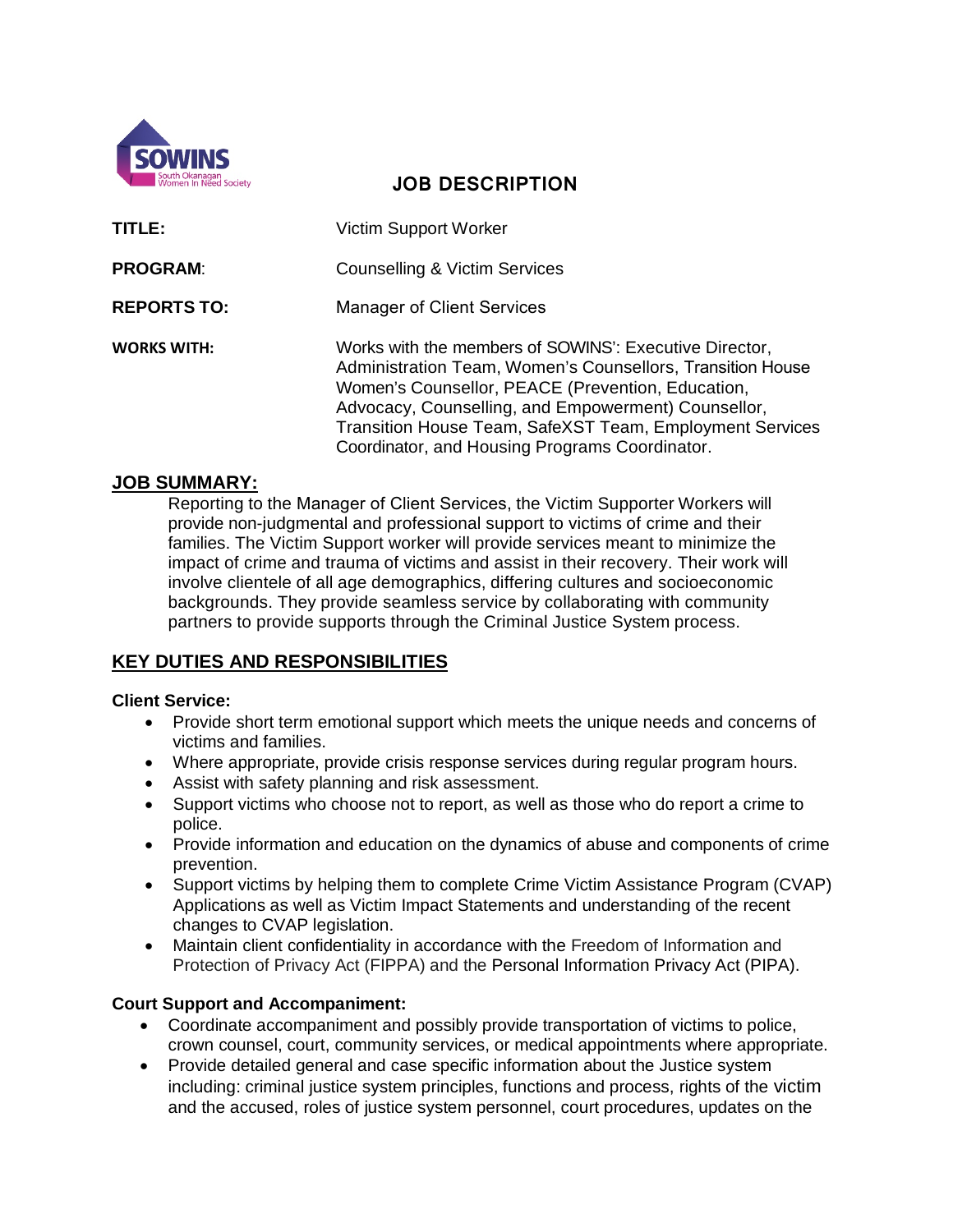status of the investigation and prosecution, copies of court orders, sentencing, probation, and parole.

- Liaise with Crown Counsel, and provide witness orientation, court tours, and accompaniment.
- Debrief court experience and case outcome.
- Provide information on provincial and federal corrections and the National Parole Board.
- Facilitate registration for notification with the appropriate institution or parole board.
- Assist with victim submissions to national parole board hearings.
- Prepare victims for the offenders' release.

### **Referrals and Liaison**

- Contact incoming referral sources promptly and provide confirmation to the referring agency.
- Conduct victim assessment to identify needs and refer to appropriate resources such as, counselling, legal aide, and medical services.
- Make initial contact for the victim if requested and follow up if appropriate.
- Liaise with RCMP, Crown Counsel, Court Personnel, Corrections, and other agencies and service providers on behalf of the victim.
- Create, contribute to or participate in committees and groups to promote and support victims' rights in the community and the justice system.

### **Administration and Record Keeping**

- Ensure client files are accurate, up-to-date, and stored in keeping with records management guidelines of both the Freedom of Information and Protection of Privacy Act (FIPPA) and the Personal Information Privacy Act (PIPA).
- Explain Client confidentiality and ensure consent forms are signed.
- Ensure data entry and statistical reporting is completed according to deadlines.
- Adhere to the agency code of ethics.
- Participate fully in agency tasks, planning meetings, goal setting, and consensus decision making as a member of the collaborative team at SOWINS.

# **QUALIFICATIONS**

### **Education/Training:**

- Diploma in a related Human/Social Services field.
- 3<sup>rd</sup> Party Reporting training or familiarity with the process.

### **Experience:**

- Two years recent related experience in a community-based setting, including experience working with individuals who have experienced violence or abuse.
- Experience working with diverse clientele who face multiple barriers.
- Demonstrated recent experience with the Criminal Justice System

OR equivalent combination of education, training and experience.

### **Knowledge:**

- Demonstrated recent knowledge of the criminal justice system.
- Demonstrated knowledge of the needs and support required by victims of crime.